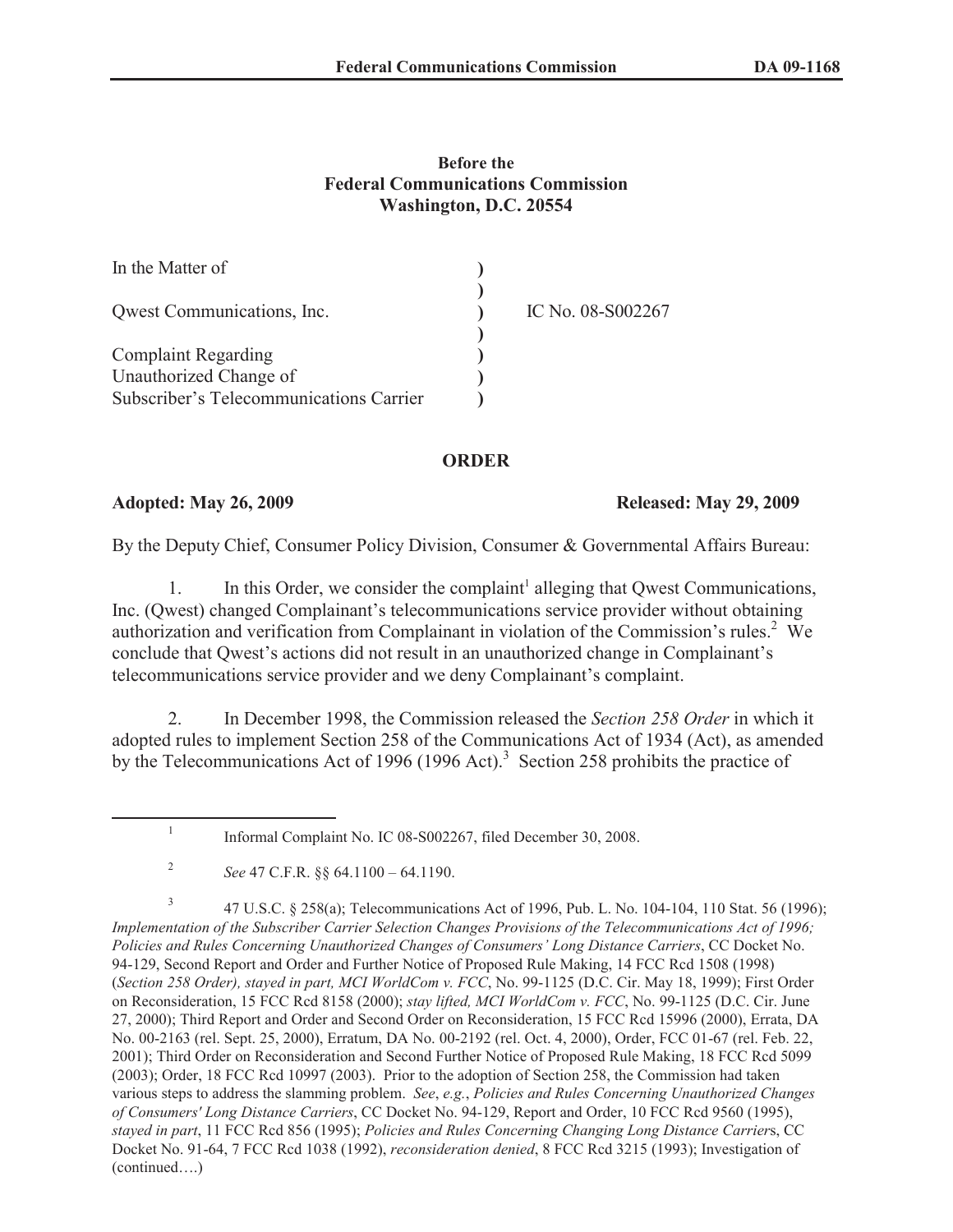"slamming," the submission or execution of an unauthorized change in a subscriber's selection of a provider of telephone exchange service or telephone toll service.<sup>4</sup> In the *Section 258 Order*, the Commission adopted aggressive new rules designed to take the profit out of slamming, broadened the scope of the slamming rules to encompass all carriers, and modified its existing requirements for the authorization and verification of preferred carrier changes. The rules require, among other things, that a carrier receive individual subscriber consent before a carrier change may occur.<sup>5</sup> Pursuant to Section 258, carriers are absolutely barred from changing a customer's preferred local or long distance carrier without first complying with one of the Commission's verification procedures.<sup>6</sup> Specifically, a carrier must: (1) obtain the subscriber's written or electronically signed authorization in a format that meets the requirements of Section 64.1130; (2) obtain confirmation from the subscriber via a toll-free number provided exclusively for the purpose of confirming orders electronically; or (3) utilize an independent third party to verify the subscriber's order.<sup>7</sup>

3. The Commission also has adopted liability rules. These rules require the carrier to absolve the subscriber where the subscriber has not paid his or her bill. In that context, if the subscriber has not already paid charges to the unauthorized carrier, the subscriber is absolved of liability for charges imposed by the unauthorized carrier for service provided during the first 30 days after the unauthorized change.<sup>8</sup> Where the subscriber has paid charges to the unauthorized carrier, the Commission's rules require that the unauthorized carrier pay 150% of those charges to the authorized carrier, and the authorized carrier shall refund or credit to the subscriber 50% of all charges paid by the subscriber to the unauthorized carrier.<sup>9</sup> Carriers should note that our actions in this order do not preclude the Commission from taking additional action, if warranted, pursuant to Section 503 of the Act.<sup>10</sup>

4. We received Complainant's complaint on December 30, 2008, alleging that Complainant's telecommunications service provider had been changed to Qwest without

- 4 47 U.S.C. § 258(a).
- 5 *See* 47 C.F.R. § 64.1120.
- 6 47 U.S.C. § 258(a).

7 *See* 47 C.F.R. § 64.1120(c). Section 64.1130 details the requirements for letter of agency form and content for written or electronically signed authorizations. 47 C.F.R. § 64.1130.

8 *See* 47 C.F.R. §§ 64.1140, 64.1160. Any charges imposed by the unauthorized carrier on the subscriber for service provided after this 30-day period shall be paid by the subscriber to the authorized carrier at the rates the subscriber was paying to the authorized carrier at the time of the unauthorized change. *Id.*

9 *See* 47 C.F.R. §§ 64.1140, 64.1170.

<sup>(</sup>Continued from previous page) Access and Divestiture Related Tariffs, CC Docket No. 83-1145, Phase I, 101 F.C.C.2d 911, 101 F.C.C.2d 935, *reconsideration denied*, 102 F.C.C.2d 503 (1985).

<sup>10</sup> *See* 47 U.S.C. § 503.